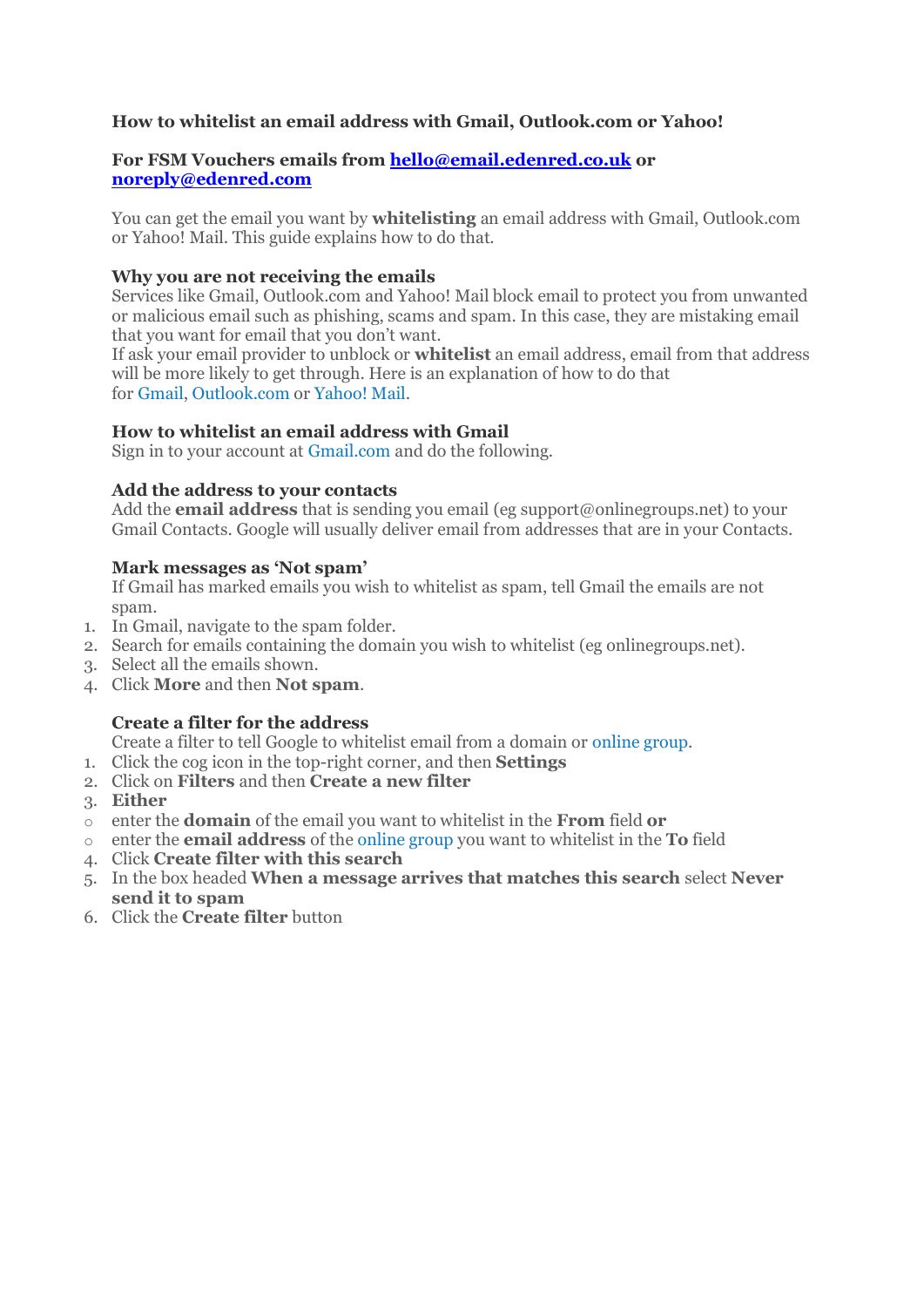Filter

From

onlinegroups.net

To

Subject

Has the words

[To whitelist all email from a domain, enter the](http://blog.onlinegroups.net/wp-content/uploads/2014/02/gmail_to_list.png) domain in the From field

Filter

From

To

ogn admins@onlinegroups.net

Subject

Has the words

To whitelist an online group, enter the group email address in the To field Tips:

- o Do not enter email addresses in both the **From** and **To** fields as Gmail will only filter in emails that meet both criteria
- o In both the **From** and **To** fields, you can enter either a specific email address or an entire domain
- o To enter multiple domains in each field separate them with OR as in "onlinegroups.net OR groups.yahoo.com"

See also Google's help on [Legitimate mail is marked as spam.](https://support.google.com/mail/answer/9008?hl=en)

# **How to whitelist an email address with Outlook.com**

For Outlook.com, Windows Live Mail, Hotmail and MSN Mail, sign in to your account at [Outlook.com](https://outlook.com/) and do the following.

# **Add the address to your contacts**

Add the **email address** that is sending you email (eg support@onlinegroups.net) to your Outlook.com Contacts. Outlook.com will usually deliver email from addresses that are in your Contacts.

# **Add the address to your safe senders**

- 1. Click the cog icon in the top-right corner and then **More mail settings**
- 2. Select **Safe and blocked senders** and then **Safe senders**
- 3. Add add the **domain** of the email you want to whitelist to the list of **Safe senders**
- 4. Return to **Safe and blocked senders** and then select **Safe mailing lists**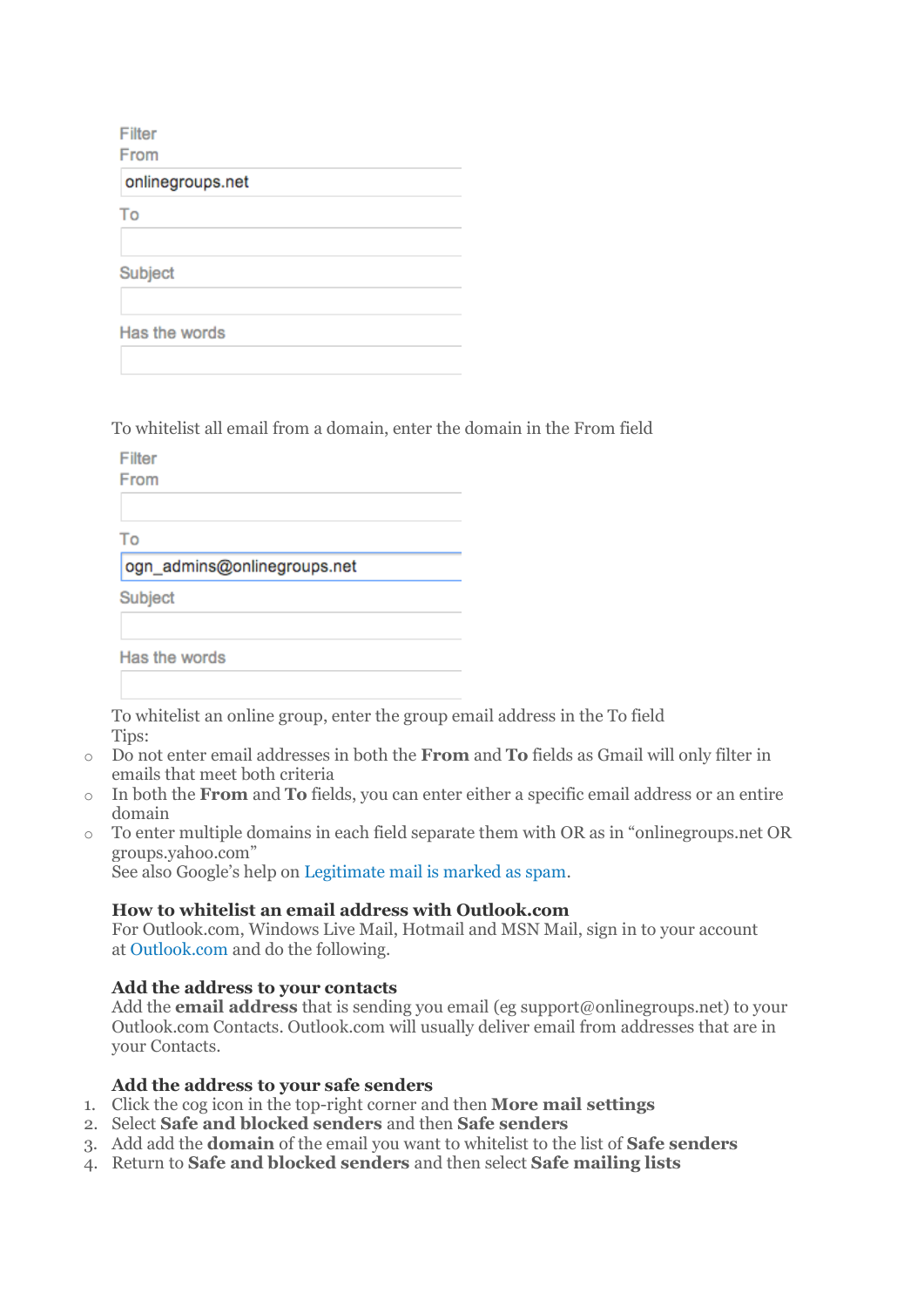5. Add the **email address** of the [online group](http://onlinegroups.net/blog/2014/02/17/mailing-list-managers-listservs/) you want to whitelist to the list of **Safe mailing lists**

### Safe senders and domains:

@onlinegroups.net

To whitelist all email from a domain, add the domain to the list of safe senders

#### Safe mailing lists:

ogn\_admins@onlinegroups.net

To whitelist an online group, add the group address to the list of safe mailing lists Tips:

- o In both the **Safe senders** and **Safe mailing lists**, you can enter either a specific email address or an entire domain
- o In both the **Safe senders** and **Safe mailing lists**, you can enter multiple domains or email addresses

See also Outlook.com's help on [I didn't receive an email someone sent me](http://windows.microsoft.com/en-nz/outlook/not-receiving-email).

#### **How to whitelist an email address with Yahoo! Mail**

Sign in to your account at [Yahoo! Mail](https://mail.yahoo.com/) and do the following.

#### **Add the address to your contacts**

Add the **email address** that is sending you email (eg support@onlinegroups.net) to your Yahoo! Mail Contacts. Yahoo! will usually deliver email from addresses that are in your Contacts.

# **Create a filter for the address**

- 1. Mouse over the Settings menu icon and select **Settings**
- 2. Click **Filters** and then **Add**
- 3. Enter a **Filter Name**
- 4. **Either**
- o enter the **domain** of the email you want to whitelist in the **Sender** field, **or**
- o enter the **email address** of the [online group](http://onlinegroups.net/blog/2014/02/17/mailing-list-managers-listservs/) you want to whitelist in the **Recipient** field
- 5. Select **Inbox** as the folder to deliver the email to